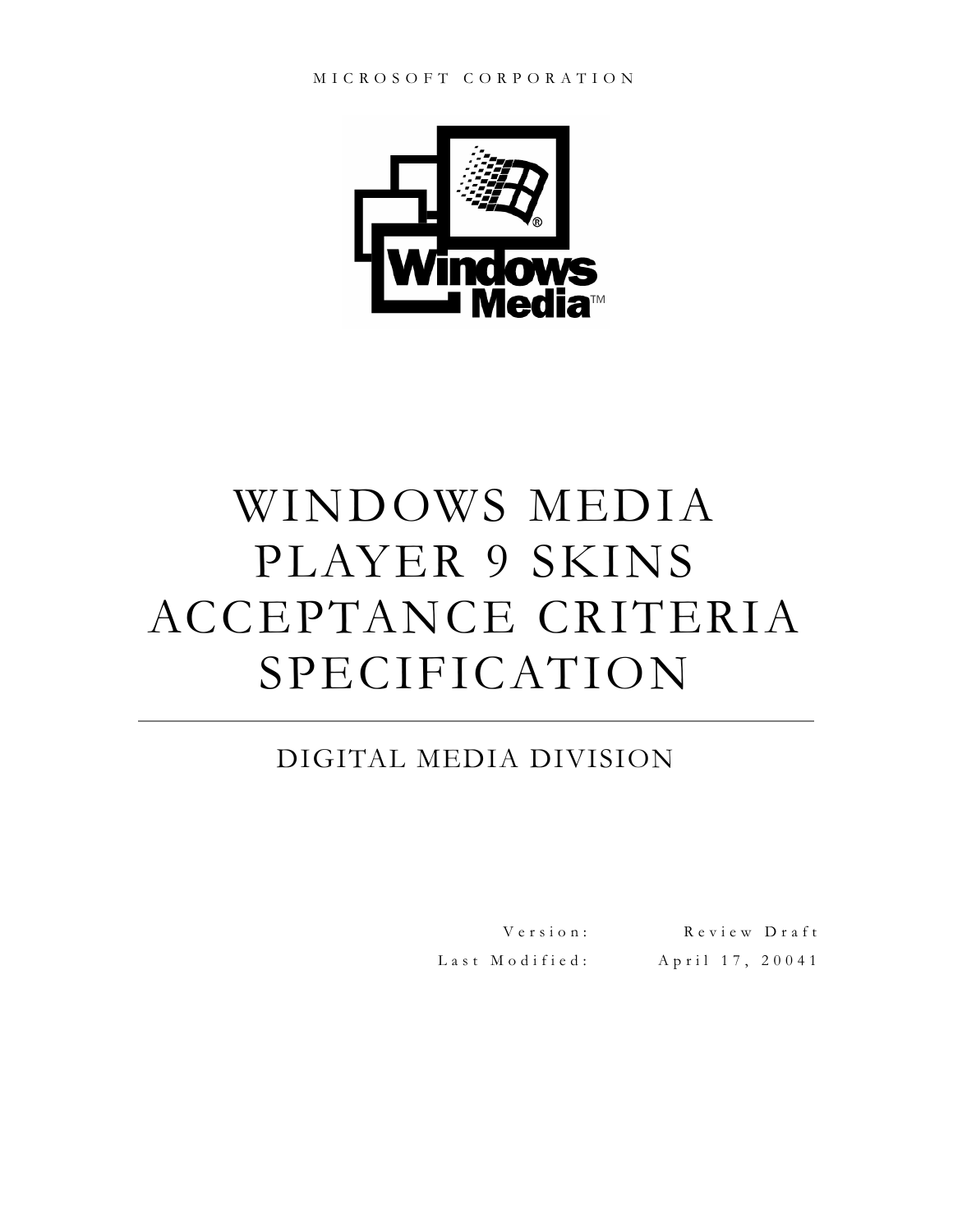# TABLE OF CONTENTS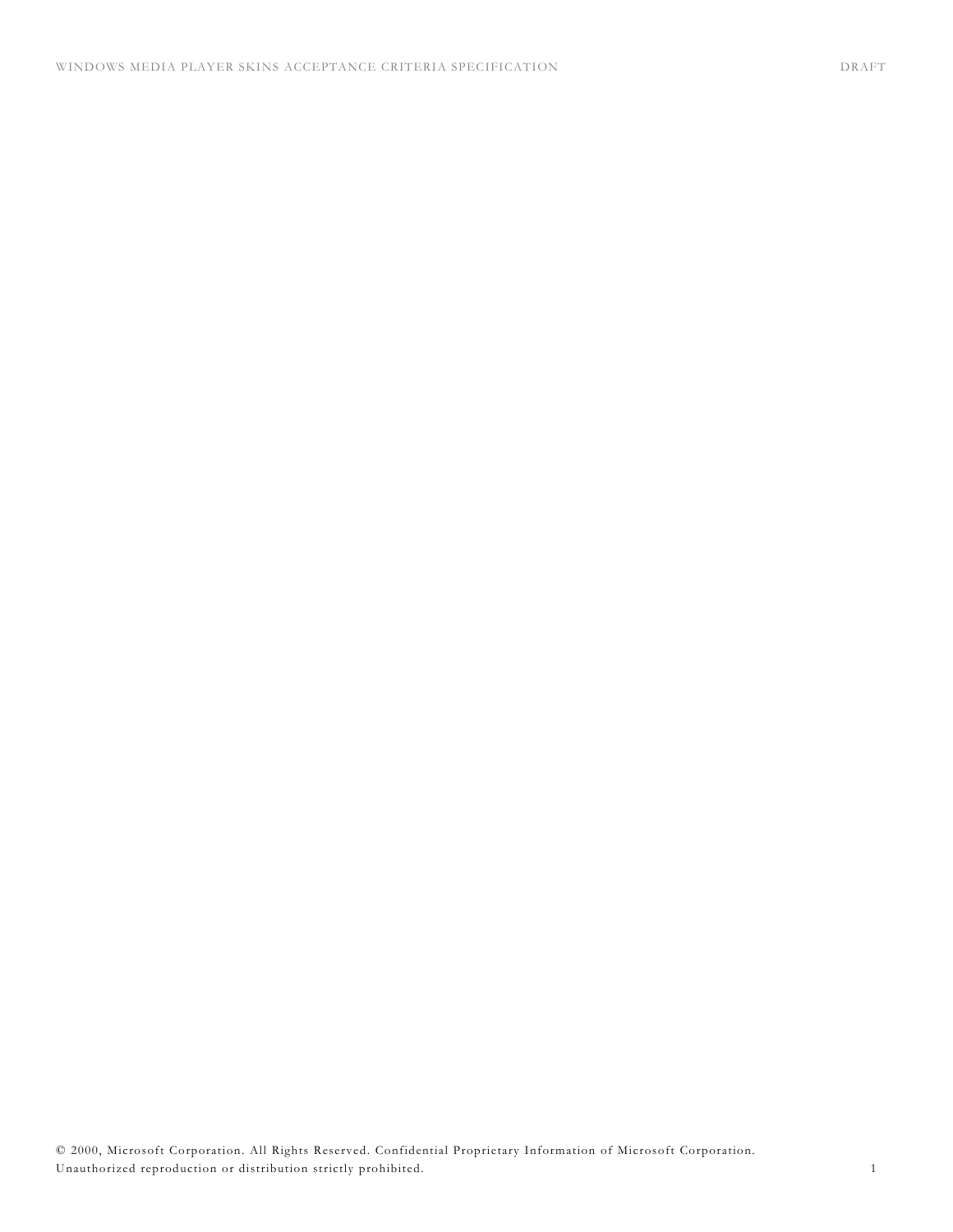# **INTRODUCTION**

Microsoft Windows Media Player provides a programming platform to create custom skins. Skins are sets of scripts, art, media, and text files that can be combined to create a new appearance for Windows Media Player. Using skins, you can change not only the way Windows Media Player looks, but how it functions. Not just where the knobs are and what they look like, but what they do, given the limits of the underlying Windows Media Player core technology. To offer end users access to a variety of skins designed by internal developers, the Windows Media Player Skin Chooser pane exposes the WindowsMedia.com Skin Gallery web page that hosts these skins. Since these skins are not part of the Windows Media Player test criteria, there needs to a baseline criteria specification for these skins to be accepted onto this web site.

# **GENERAL INFORMATION**

## **DOCUMENT PURPOSE AND SCOPE**

This document is intended for developers of skins for the Windows Media Player. This document describes the criteria that the Windows Media Player requires for skins to be hosted by the player in the Skin Chooser pane, or on the WindowsMedia.com Skins Gallery web site. This does not define the requirements for developers to create skins for their own website. The Windows Media Player and WindowsMedia.com team retain the right to exclude skins that meet these requirements if the actual content of the skin does not meet their critical standards.

The following provides a list of Microsoft resources for Windows Media Player Skins.

| Title                   | Link                                                                    |
|-------------------------|-------------------------------------------------------------------------|
| Windows Media           | http://msdn.microsoft.com/library/default.asp?url=/nhp/Default.asp?cont |
| <b>Player Skins SDK</b> | entid=28000411                                                          |
| Design                  | http://msdn.microsoft.com/library/default.asp?url=/library/en-          |
| Considerations for      | us/dnwmt/html/wmpguide.asp                                              |
| Windows Media           |                                                                         |
| <b>Player Skins</b>     |                                                                         |
| <b>Creating Custom</b>  | http://msdn.microsoft.com/library/default.asp?url=/library/en-          |
| Skins for the New       | us/dnwmt/html/wmpskins.asp                                              |
| Windows Media           |                                                                         |
| Player 7                |                                                                         |
| Windowsmedia.com        | http://windowsmedia.com/mg/skins.asp?                                   |
| skins download site     |                                                                         |

# **GENERAL TEST CASE REQUIREMENTS**

## **USER EXPERIENCE**

The skins hosted on the Skins Gallery should be players that people will actually want to use.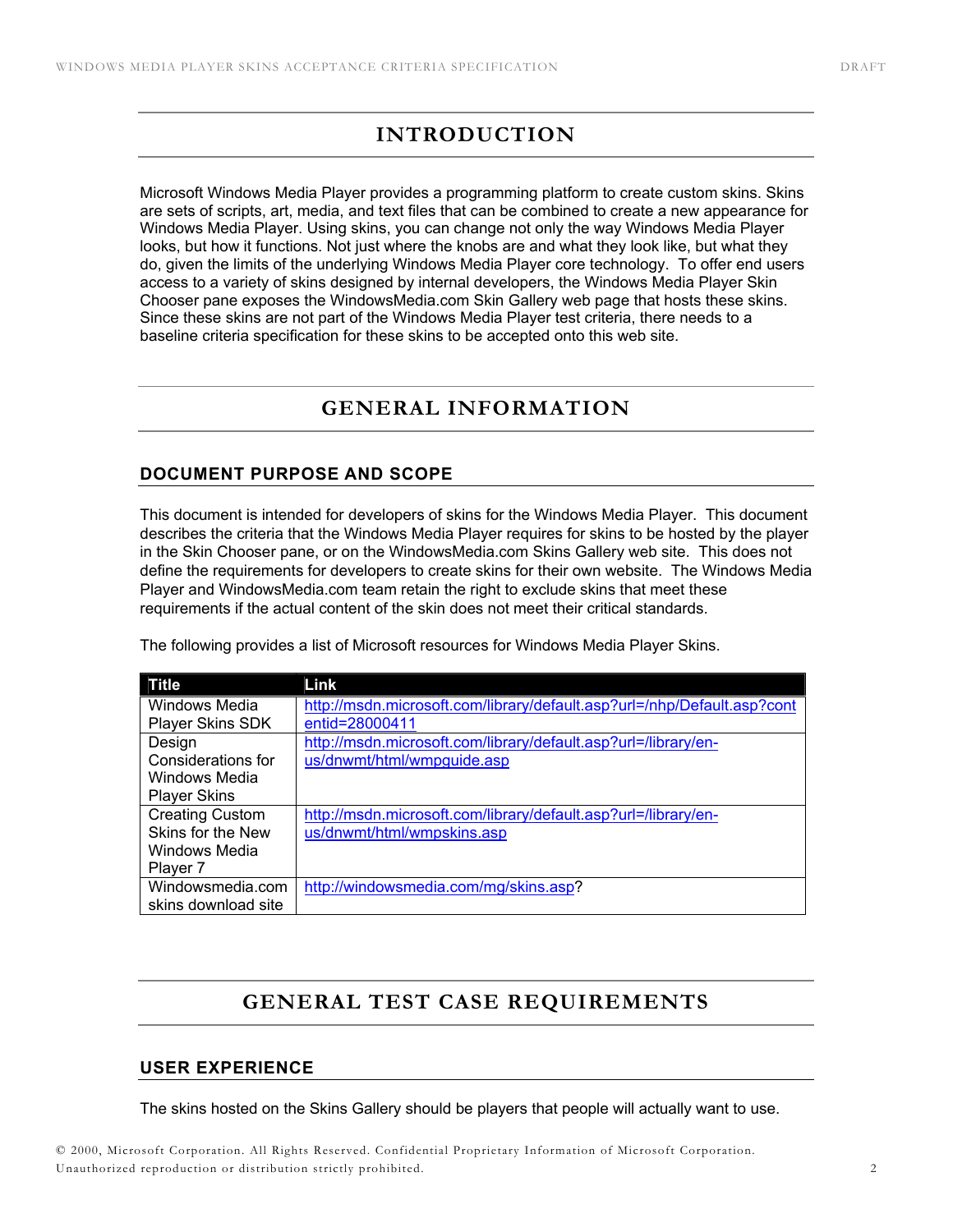- 1. The layout of the skin should look and feel professional. The edges of the clipping images should be clean and the controls should be easy to use. The foreground text colors displayed should have good contrast with the background for easy readability.
- 2. The corresponding control images (image, hover, down) should match up correctly, and should not overlap other controls.
- 3. The controls should be easily discoverable. There needs to be a hover image for each control that indicates the control is enabled. Disabled controls should have no hover image.
- 4. All controls should use tooltips that describe the function of the control.
- 5. The WMZ file name is the friendly name that shows up in Skin Chooser, so it should be a good descriptive name for the skin.
- 6. Windows XP has produced two color themes, Olive Green and Silver Blue. Though it is not necessary to follow those color themes, it is recommended that the Skins are tested using both color themes. Skin colors should not clash with the themes.

## **PERFORMANCE**

The performance of the skins should not degrade from the main WindowsMediaPlayer application

- 1. The skin should not contain functions that will cause excessive CPU usage for extended periods of time. The CPU usage should be no more than what is used in the Full Mode.
- 2. There should be no state that will cause script errors to occur. The developer should refer to the script debugging section in the Skin section of the SDK.
- 3. There should be no memory leaks in the skin. Run the skin for an hour to verify.
- 4. The screen size of the skin should be reasonable. It should fit easily on a screen set to 600 x 800 with all slide out windows in an open state concurrently. Note: If the skin is resizable this requirement applies to the skin at its minimum size with all drawers open.
- 5. The size of the WMZ file should be no more than 750KB.
- 6. If creating a resizable control or skin, it is important the tiles are large. Using small tiles will create many redraws and will create performance issues.

## **BRANDING**

- 1. All skins provided shall comply with the Windows Media Player branding requirements.
	- a. Each skin shall always display the windows media flag icon (To be provided: Jeremy)
	- b. The icon shall be no smaller than (Size to be provided by Jeremy)
	- c. The icon shall display the following tootip: "Windows Media"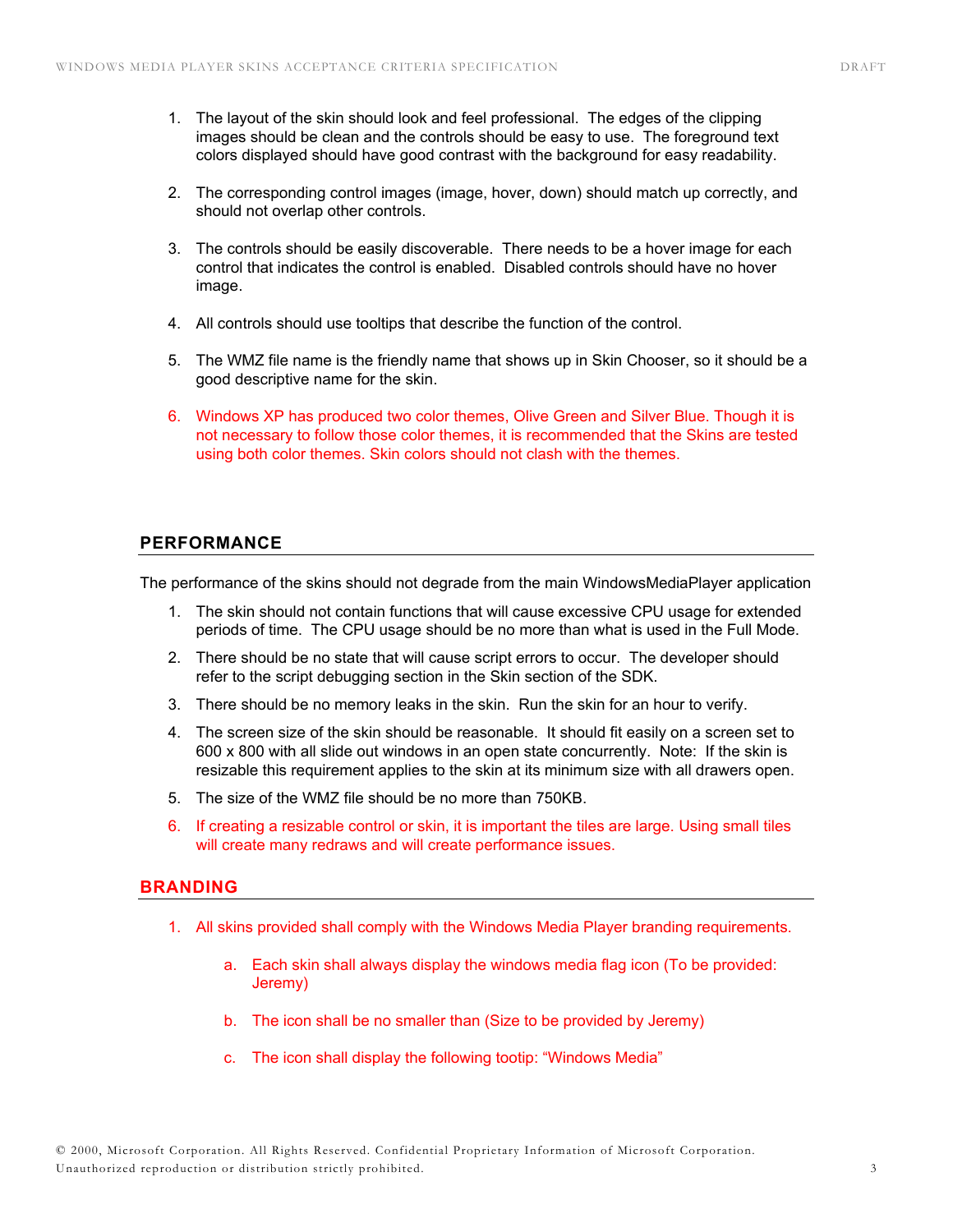- d. Clicking on the icon shall take the user to the following URL: **http://go.microsoft.com/fwlink/?LinkId=6028**
- e. Recommended: The icon should have a different rollover cursor

## **COPYRIGHT NOTICE**

Copyright notices shall be placed in all .WMZ and .JS files.

.JS copyright notice shall read:



.WMZ copyright notice shall read:

*<!-- Microsoft Windows Media Player Copyright (C) Microsoft Corporation, 2002. All Rights Reserved. File: <FileName> Description: <Description> - ->* 

In addition, the theme shall contain a copyright notice for displaying in the Windows Media Player skins pane.

```
<theme 
id="<Skin Name>" 
author="Microsoft Corporation" 
copyright=" Copyright (C) Microsoft Corporation, 2002. All Rights Reserved." 
>
```
## **DOWNLEVEL SUPPORT**

This release of the Windows Media Player has exposed much more functionality in skin support. All skins must be tested against earlier versions of the player. It is not necessary for the skins possess all functionality downlevel, but they must fail gracefully downlevel.

If the skin is not to be run at all downlevel then the following script shall be added to the .JS to alert the user to the fact that this skin will not work with their current version of the applayer.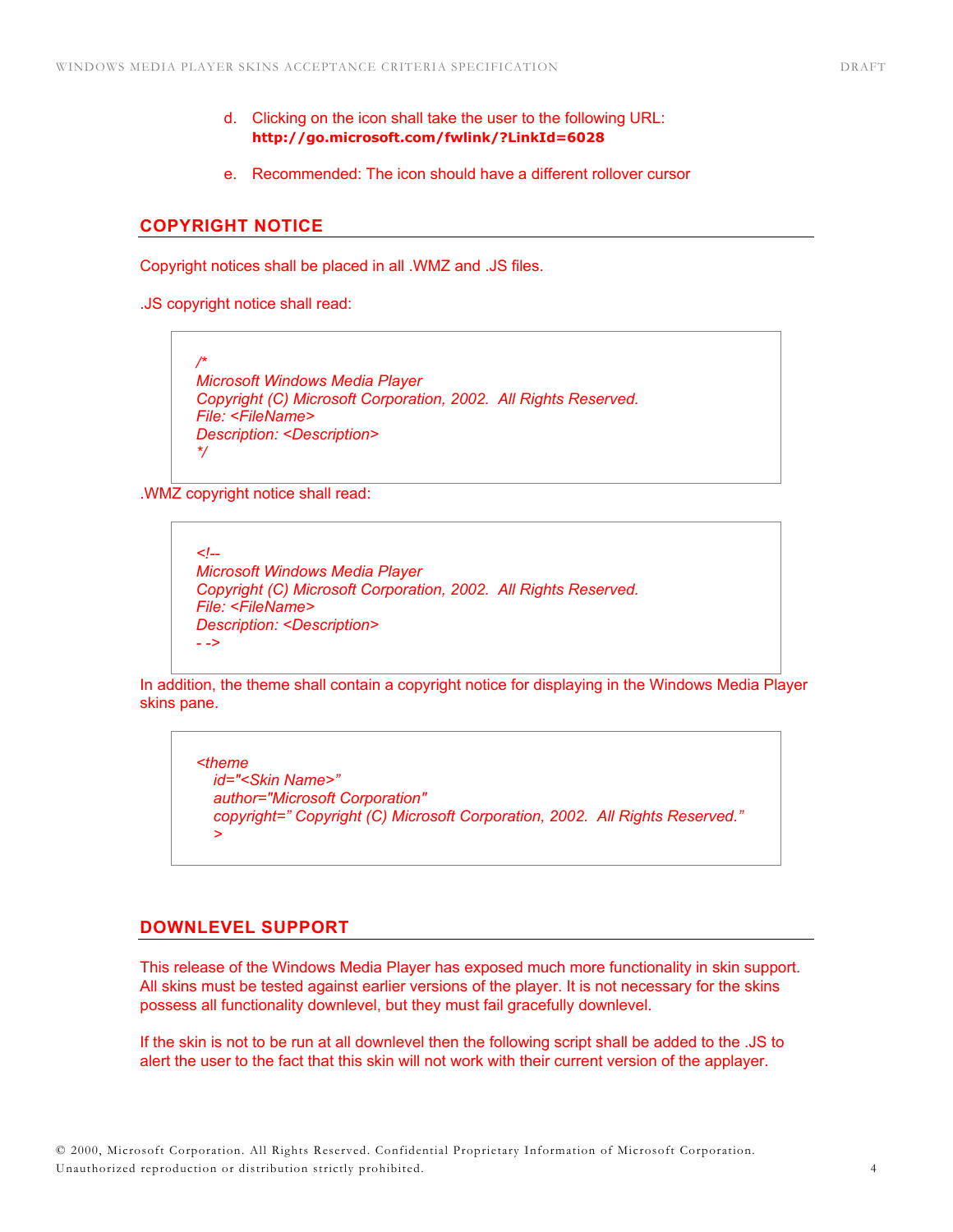*JCAIN to provide code snippet.* 

## **LOCALIZATION GUIDELINES**

The Windows Media Player ships in many different languages. In order for the player to be localized, the strings exposed to the user MUST be limited to the .WMS files, and must either be text controls, or exposed via the tooltip property.

For ease of localization it is highly recommended that the skins use the predefined elements. See the predefined elements section for more details.

#### **1. ALWAYS USE PREDEFINED CONTROLS**

All predefined controls are localized by the Windows Media Player. Therefore when you use the predefined controls, no other work is needed from you.

## **2. DO NOT HARD CODE STRINGS**

If the  $3<sup>rd</sup>$  party skins need to introduce new controls or strings, this can be done in  $\leq$ skin>.wms file itself. Our localization tool will parse through <skin>.wms and picked up the following tags\attribute data for translation:

| Tag               | <b>Attribute Data</b>           |
|-------------------|---------------------------------|
| buttonelement     | upToolTip, ToolTip, downToolTip |
| button            | upToolTip, downToolTip          |
| theme             | copyright                       |
| profile           | name, description               |
| profile-local     | name, description               |
| <b>Transition</b> | name                            |
| <b>Effect</b>     | name                            |

Please note that the tool that we are using to extract tags and attribute data in <skin>.wms file is Case Sensitive. This means that

*upToolTip, UpToolTip, uptooltip* 

are all different. Please stick to the case that is in the table above.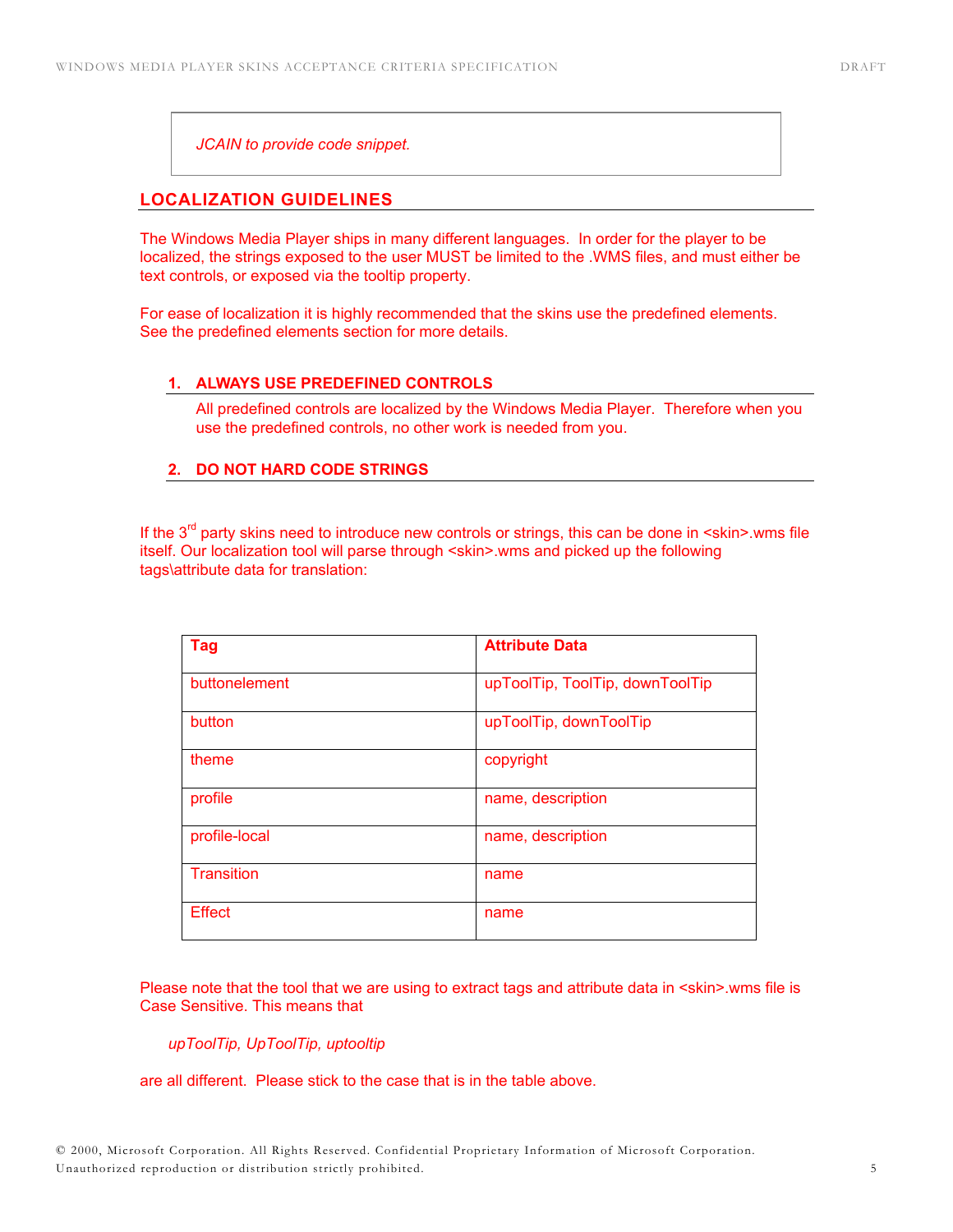Do not add strings to your Jscript.

Do not put TEXT in bitmaps or images.

## **3. DEFINE YOUR LAYOUT WITH LOCALIZATION IN MIND.**

Localization may require changes to the layout to accommodate translations.

Make sure that the font face and size available for localization.

Coordinates and sizes have to be available for localization so that they can move things around and increase the size when necessary.

Position of elements have to be in a way that it allows localization to increase size of controls and rearrange the UI.

#### **4. SAVE FILES IN UNICODE.**

Save <skin>.wms in Unicode, instead of ANSI.

#### **MINIMUM FEATURE REQUIREMENTS**

The players should contain the necessary controls that allow playback manipulation of all audio files. Where ever possible, the developer should use predefined controls. When using these controls, the both accessibly and localization of the tool tip will be handled by the Windows Media Player.

- 1. Basic transport buttons: Play, Stop, Pause, Next, Previous.
- 2. Audio controls: Volume or Mute
- 3. Data display: Media Current Time, Media Meta Data, Status
- 4. Skin controls: Return to Full Mode, Minimize, Close
- 5. Accessibility: Don't turn off default tab settings for buttons
- 6. Video window and control
- 7. Branding Icon.
- 8. Copyright Notice.
- 9. Follow Localization guidelines.
- 10. Downlevel support detection.
- 11. Use the predefined objects
- 12. Close, Minimize buttons.

## **OPTIONAL FEATURES**

Many players include these options. If included, these need to be tested.

- 1. Visualization window and control
- 2. Seek control
- 3. Playlist dropdown box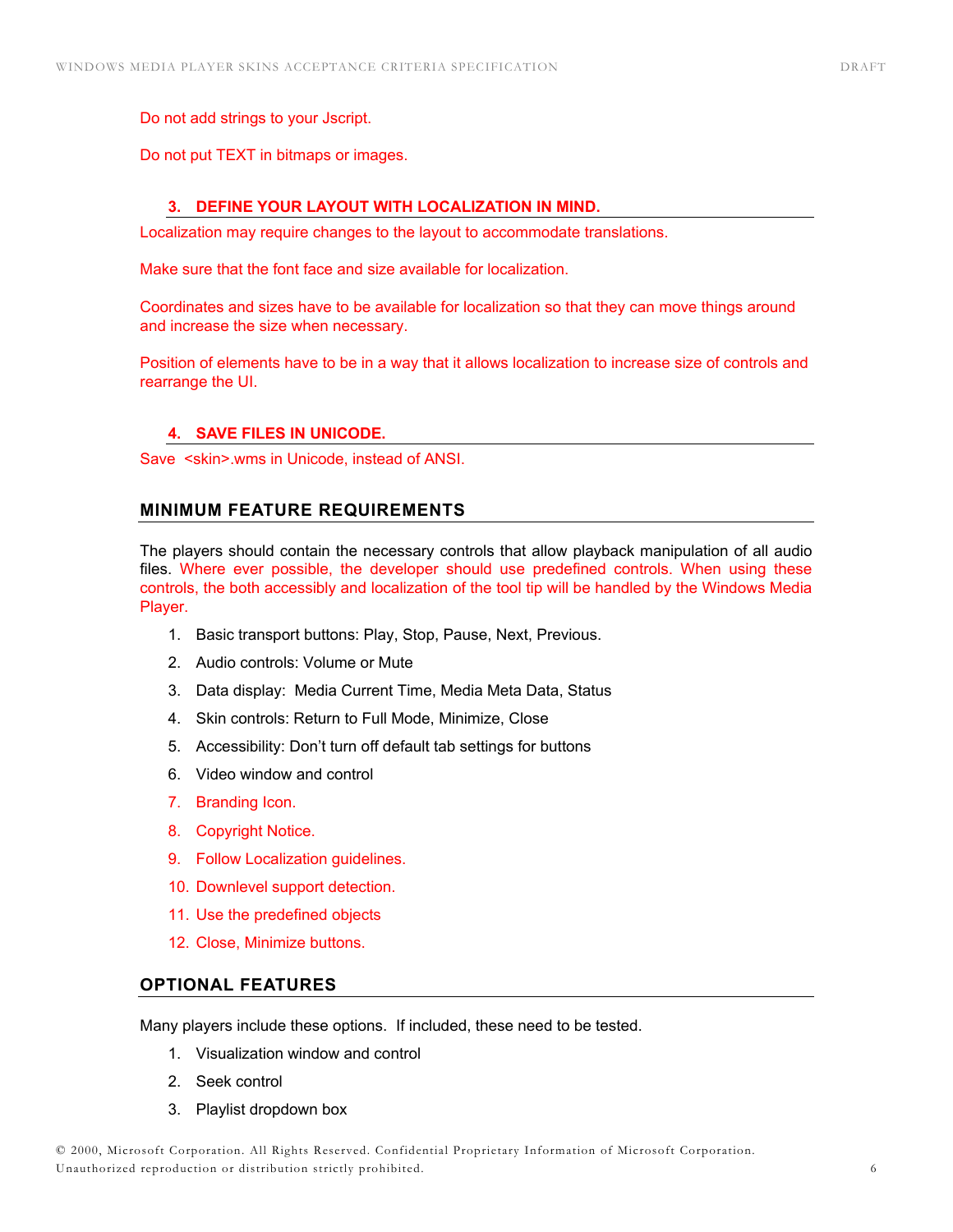- 4. Slide out drawers
- 5. Audio settings and button: Equalizer, SRS WOW
- 6. Video settings and button
- 7. Browser control
- 8. Audio balance control
- 9. EditBox Control
- 10. Popup control

# **BASIC PLAYER FUNCTIONALITY**

The tests in this section verify that the Authorized Product can handle the basic player requirements for playing media. These apply to all views and subviews in the skin.

## **PLAY CONTROL**

This test ensures that the Authorized Product correctly invokes Play and displays the correct state of the Play control. The predefined Play button should be used.

#### **Steps to Reproduce**

- *A. Play loaded file from Stop mode*
	- 1) Hover mouse over play button, then press to play.
- *B. Play loaded file from Pause mode*
	- 2) Hover mouse over play button, then press to play.
- *C. Play loaded file from Play mode*
	- 3) Hover mouse over play button, then press to play.
- *D. Play when no file is loaded* 
	- 4) Hover mouse over play button, then press to play.

#### **Expected Results**

Verify that hover image and tooltip are correct when mouse is hovered over button. Play button should be disabled when file is not loaded or when file is in play mode.

File should begin playback correctly when file is loaded and player is in stop or pause mode.

## **PAUSE CONTROL**

This test ensures that the Authorized Product correctly invokes Pause and displays the correct state of the Pause control. The predefined Pause button should be used.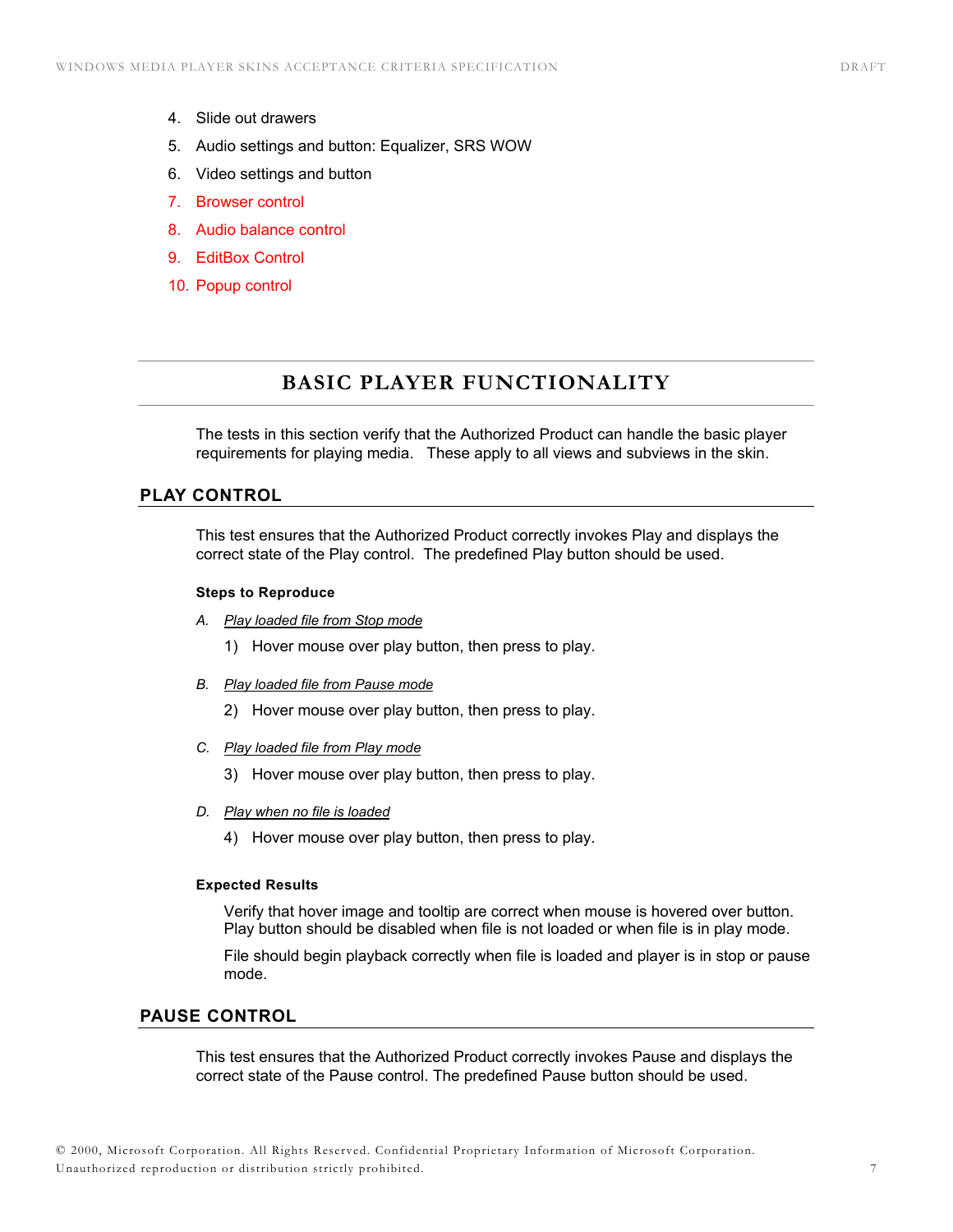#### **Steps to Reproduce**

- *E. Pause loaded file from Stop mode*
	- 5) Hover mouse over pause button, then press to pause.
- *F. pause loaded file from Pause mode*
	- 6) Hover mouse over pause button, then press to pause.
- *G. pause loaded file from Play mode*
	- 7) Hover mouse over pause button, then press to pause.
- *H. pause when no file is loaded* 
	- 8) Hover mouse over pause button, then press to pause.

#### **Expected Results**

Verify that hover image and tooltip are correct when mouse is hovered over button. Pause button should be disabled when file is not loaded or when file is in Stop or Pause mode.

File should pause playback correctly when file is loaded and player is in play mode.

## **STOP CONTROL**

This test ensures that the Authorized Product correctly invokes Stop and displays the correct state of the Stop control. The predefined Stop button should be used.

#### **Steps to Reproduce**

*I. Stop loaded file from Stop mode*

9) Hover mouse over Stop button, then press to Stop.

*J. Stop loaded file from Pause mode*

10) Hover mouse over Stop button, then press to Stop.

*K. Stop loaded file from Play mode*

11) Hover mouse over Stop button, then press to Stop.

*L. Stop when no file is loaded* 

12) Hover mouse over Stop button, then press to Stop.

## **Expected Results**

Verify that hover image and tooltip are correct when mouse is hovered over button. Stop button should be disabled when file is not loaded or when file is in Stop mode.

File should stop playback correctly when file is loaded and player is in play or pause mode.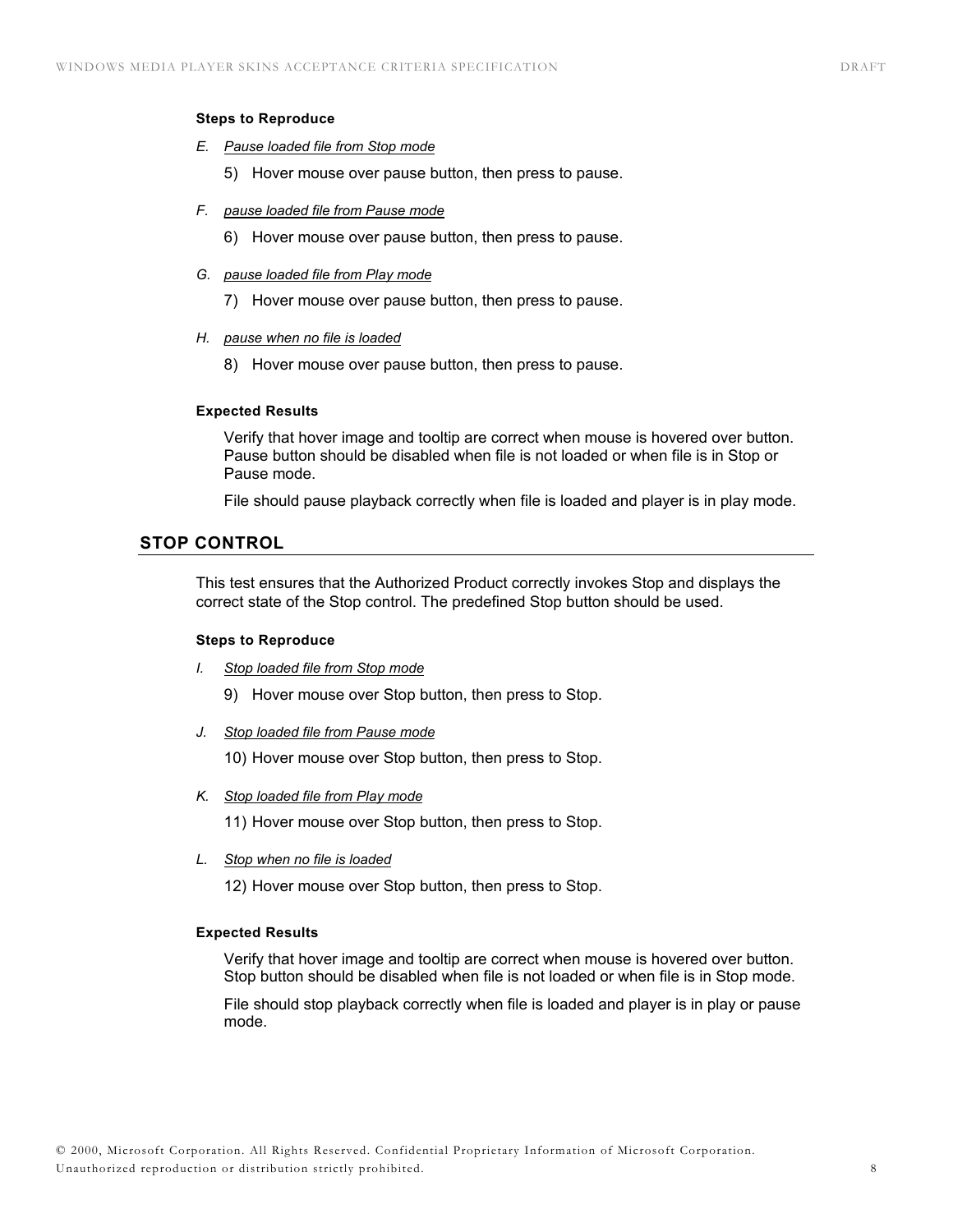## **NEXT CONTROL**

This test ensures that the Authorized Product correctly invokes Next and displays the correct state of the Next control. The predefined Next button should be used.

#### **Steps to Reproduce**

*M. Invoke Next with loaded playlist*

13) Hover mouse over Next button, then press to Next.

*N. Invoke Next with loaded single file*

14) Hover mouse over Next button, then press to Next.

*O. Invoke Next when no file is loaded* 

15) Hover mouse over Next button, then press to Next.

#### **Expected Results**

Verify that hover image and tooltip are correct when mouse is hovered over button. Next button should be disabled when file is not loaded or when single file is loaded.

File should correctly move to the next clip in a playlist. If the last clip of the playlist is playing, Next should move to the first clip in the playlist.

## **PREVIOUS CONTROL**

This test ensures that the Authorized Product correctly invokes Previous and displays the correct state of the Previous control. The predefined Previous button should be used.

#### **Steps to Reproduce**

*P. Invoke Previous with loaded playlist*

16) Hover mouse over Previous button, then press to Previous.

*Q. Invoke Previous with single file*

17) Hover mouse over Previous button, then press to Previous.

*R. Invoke Previous when no file is loaded* 

18) Hover mouse over Previous button, then press to Previous.

#### **Expected Results**

Verify that hover image and tooltip are correct when mouse is hovered over button. Previous button should be disabled when file is not loaded or when single file is loaded.

File should correctly move to the Previous clip in a playlist. If the first clip of the playlist is playing, Previous should move to the last clip in the playlist.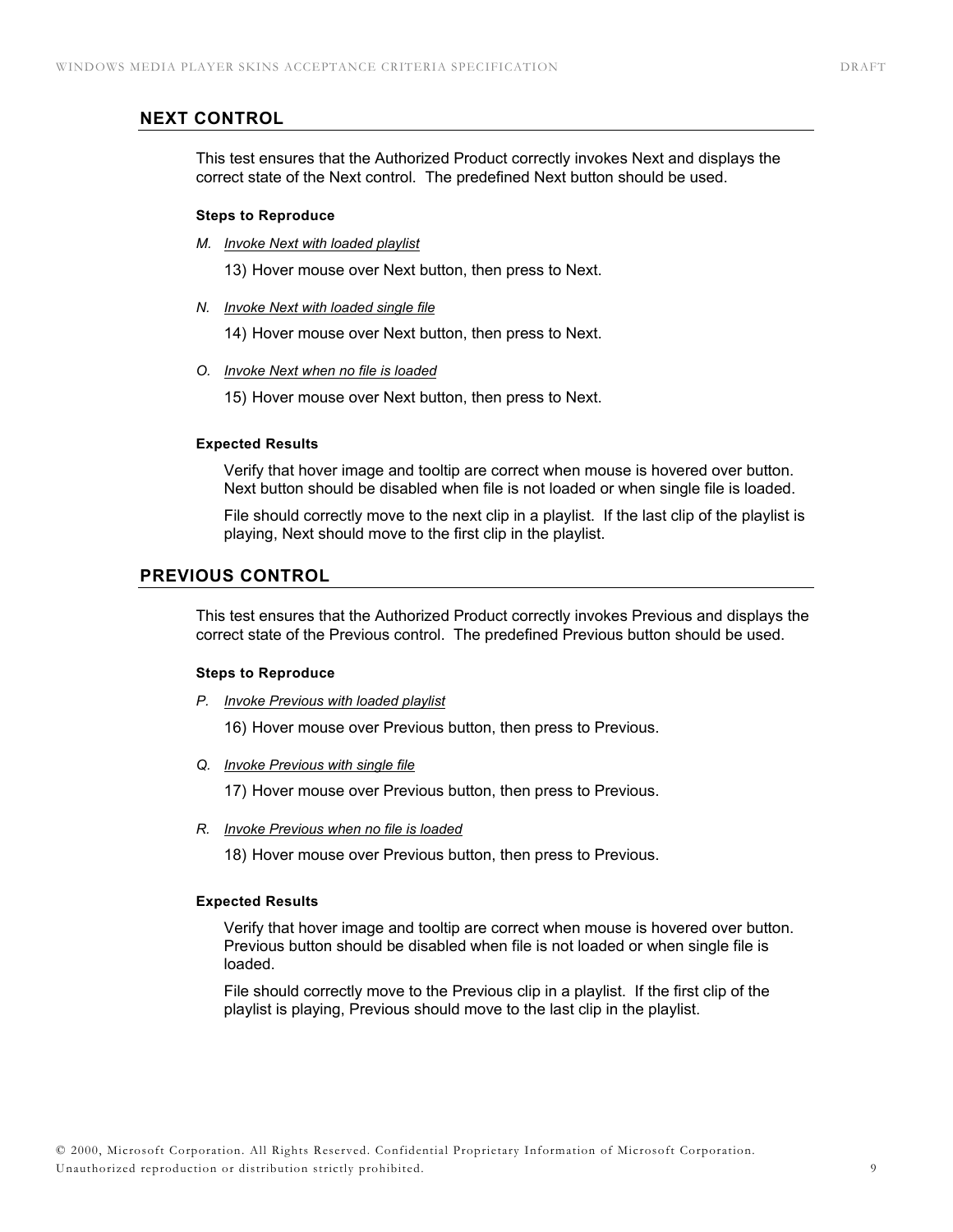## **VOLUME CONTROL**

This test ensures that the Authorized Product correctly adjusts the Volume.

#### **Steps to Reproduce**

- *S. Adjust Volume*
	- 19) Hover mouse over slider thumb, then move thumb to new position.

#### **Expected Results**

Verify the hover image occurs when the slider is active. The volume control should be enabled whether a file is loaded or not. The tooltip should appear when hovering over any part of the slider. The volume should be all the way off when the thumb is at the far left (horizontal) or bottom (vertical) of the slider. The volume should be at the maximum level when the thumb is at the far right (horizontal) or top (vertical) of the slider.

## **MUTE CONTROL**

This test ensures that the Authorized Product correctly sets Mute.

#### **Steps to Reproduce**

*T. Set Mute*

20) Hover mouse over mute control, then click button to invoke mute.

## **Expected Results**

Verify that hover image and tooltip are correct when mouse is hovered over button. The mute control should be enabled whether a file is loaded or not. The mute button should be sticky, so when pressed it stays on. Down should turn on Mute, and the audio should be off. Up should turn off Mute, and the audio should be on.

## **TIME DISPLAY**

This test ensures that the Authorized Product correctly displays the current position of the media.

#### **Steps to Reproduce**

*U. Read time display*

21) Playback a media file and verify the time is displayed correctly.

## **Expected Results**

The time should be display as hours:seconds. When the file is stopped, the time should either not be displayed, or should read 00:00. When the file is playing, it should update every second. Time Display can be located anywhere on the skin, and doesn't have to be on the smallest view of the skin. It should simply be available somewhere on the skin. If a track is paused mid-stream, the time display should render the current time of the track at pause, and pick up again at that point when the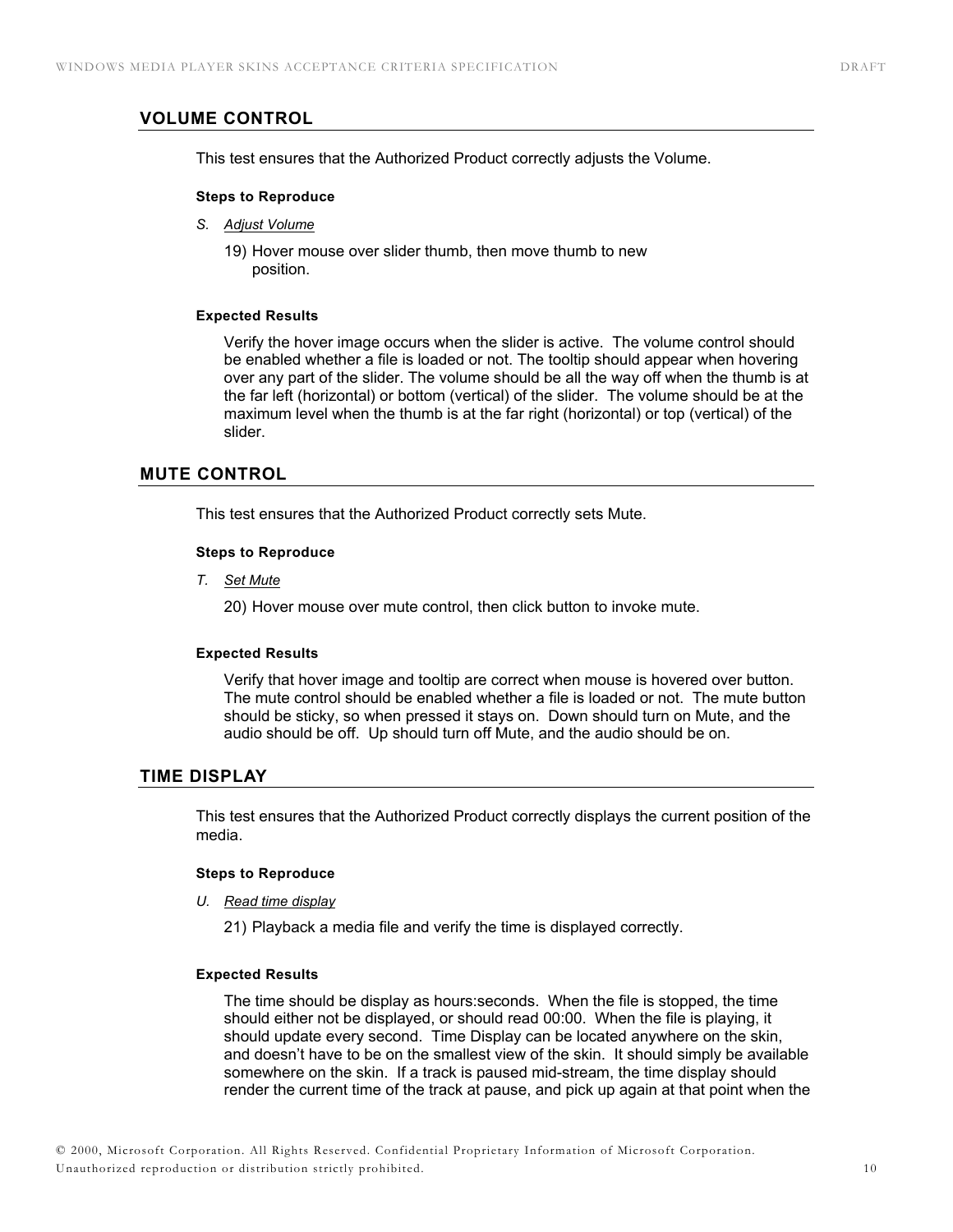track is started up again. Hitting Stop should reset the time display to 00:00.

#### **MEDIA META DATA DISPLAY**

This test ensures that the Authorized Product correctly displays the meta data of the media.

#### **Steps to Reproduce**

- *V. Read meta data display*
	- 22) Playback a media file with known metadata and verify the data is displayed correctly.

#### **Expected Results**

The skin needs to display at least one piece of metadata. It should not display any data that is meaningless to the user (like Playlist1 or any random function name that is scripted). If a playlist name is displayed, it should be a name that is explicitly set by the user in the Media Library. The metadata should be relevant to the type of media that is being played, so if DVD or video is played, the metadata should not be audio specific, and visa versa.

## **STATUS DISPLAY**

This test ensures that the Authorized Product correctly displays the status of the media.

#### **Steps to Reproduce**

- *W. Read status display*
	- 23) Load various media types into skin
	- 24) Toggle between play, stop, pause

#### **Expected Results**

The displayed status should update as the file is connecting, buffering or downloading, and as the file is playing, paused, stopped or ready.

## **RETURN TO FULL MODE CONTROL**

This test ensures that the Authorized Product correctly returns player to Full Mode.

#### **Steps to Reproduce**

- *X. Set Return to Full Mode*
	- 25) Hover mouse over Full Mode control, then click button to change player mode.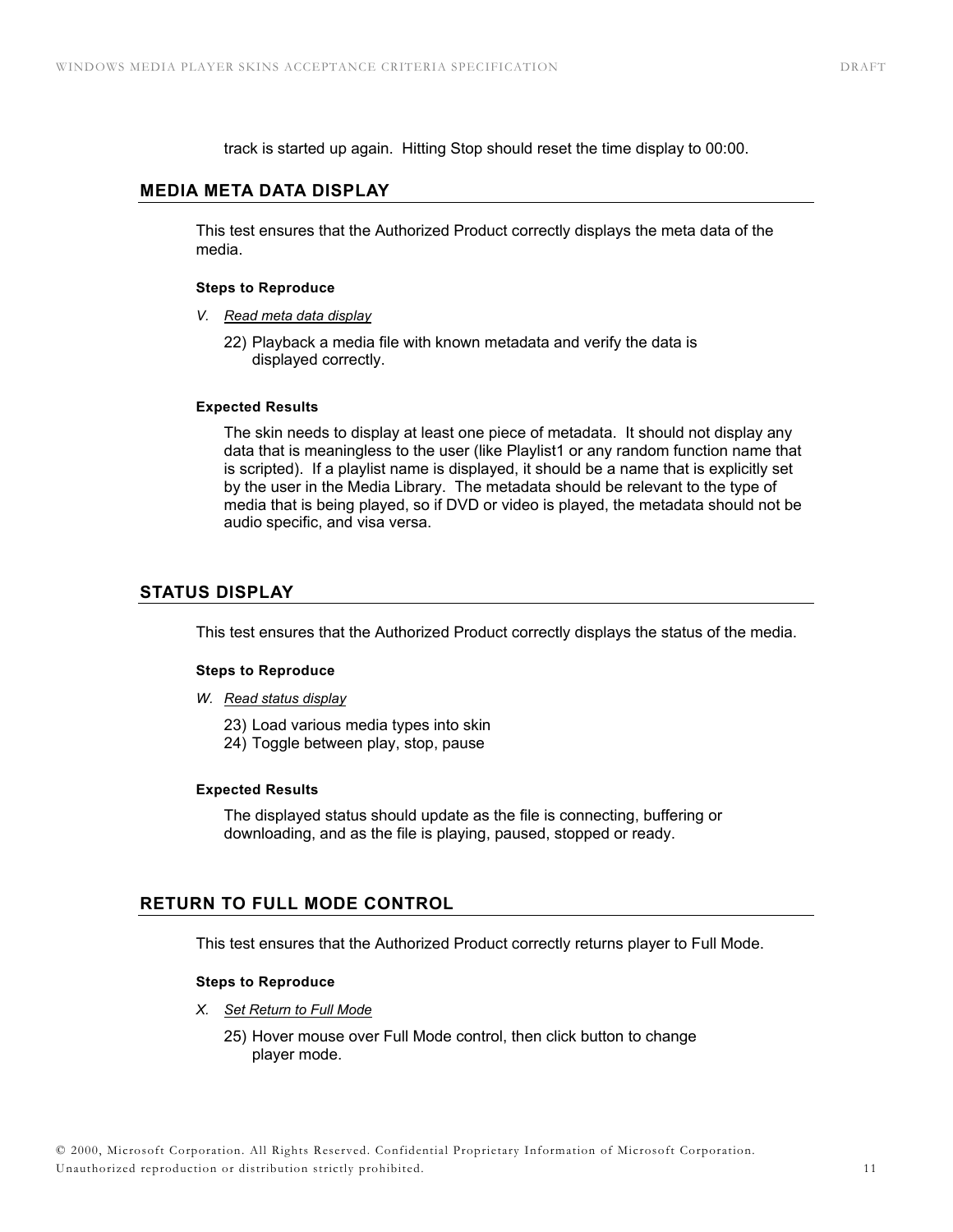#### **Expected Results**

Verify that hover image and tooltip are correct when mouse is hovered over button. The image should be the standard icon that is used in the full mode player. The control should be enabled whether a file is loaded or not. When control is pressed, the player should return to full mode.

## **MINIMIZE CONTROL**

This control is only needed for skins that do not use the title bar. This test ensures that the Authorized Product correctly minimizes.

#### **Steps to Reproduce**

*Y. Minimize skin*

26) Hover mouse over minimize control, then click button to minimize player.

#### **Expected Results**

Verify that hover image and tooltip are correct when mouse is hovered over button. The image should be the standard icon (-) that is used in the full mode player. The control should be enabled whether a file is loaded or not. When control is pressed, the player should minimize into the task bar. This function should be grouped with the Close control.

## **CLOSE CONTROL**

This control is only needed for skins that do not use the title bar. This test ensures that the Authorized Product correctly closes player.

#### **Steps to Reproduce**

*Z. close skin*

27) Hover mouse over close control, then click button to close player.

#### **Expected Results**

Verify that hover image and tooltip are correct when mouse is hovered over button. The image should be the standard icon  $(X)$  that is used in the full mode player. The control should be enabled whether a file is loaded or not. When control is pressed, the player should close. This function should be grouped with the Minimize control.

#### **ACCESSIBILITY**

This test ensures that the Authorized Product controls are accessible.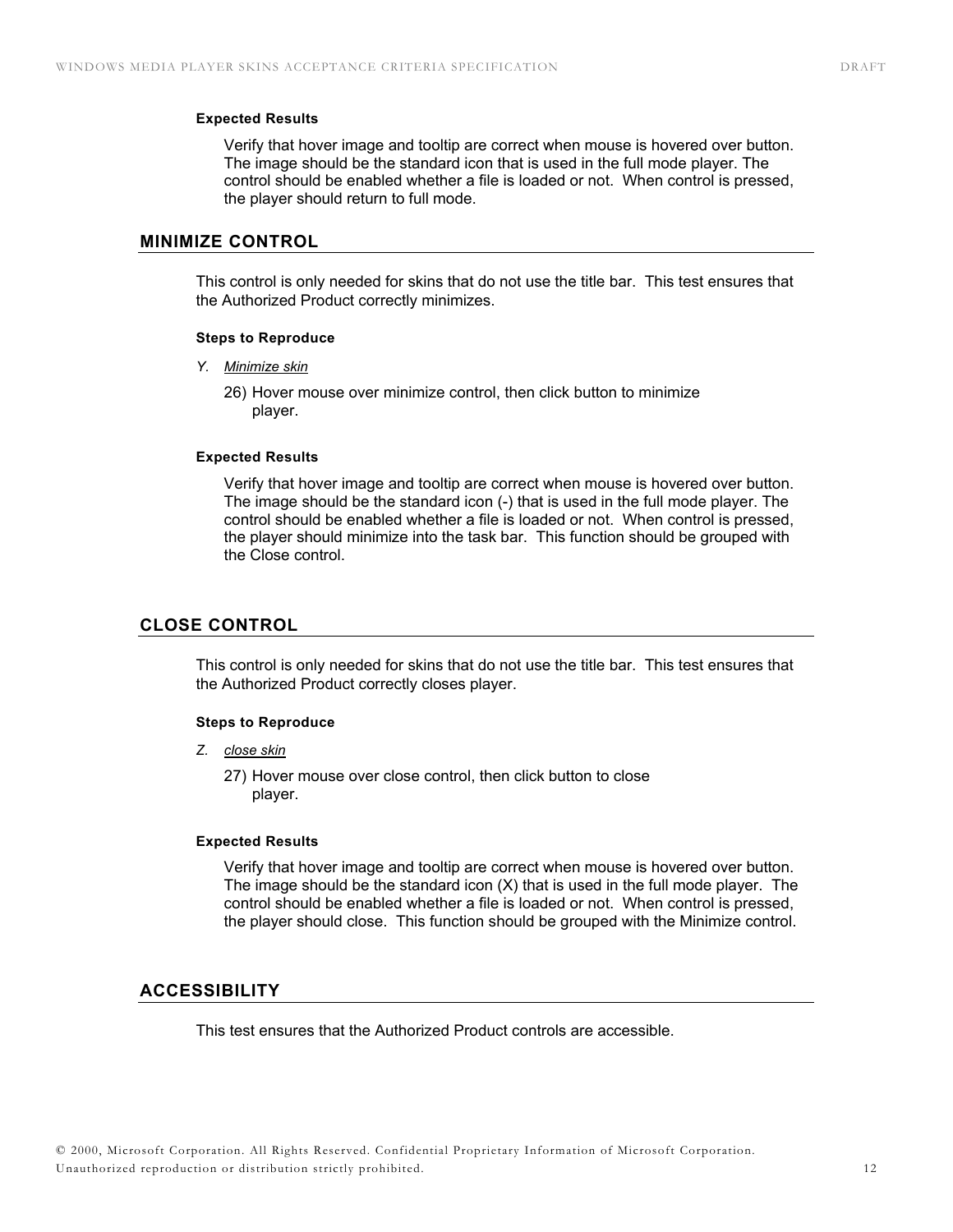#### **Steps to Reproduce**

#### *AA. Tab through the controls*

28) Hit the tab key until all controls are toggled through

#### **Expected Results**

Verify that all controls on skin are accessible via tab key. Tab order should be left to right or top to bottom or logically ordered with no sporadic jumping. Only the buttons or menus visible should be enabled via accessibility.

#### **VIDEO WINDOW**

This feature is optional. If the user is expected to playback videos, a video window should be included in the player. This test ensures that the Authorized Product correctly displays the video.

#### **Steps to Reproduce**

#### *BB. Play video*

- 29) Load video file after audio file has played to replace visualization window (if skin is designed this way)
- 30) Load video file when video window is not visible (if skin is designed this way)
- 31) Load video file when playlist window is open in the same space as video window (if skin is designed this way).
- 32) Open video window by pressing video button (if skin is designed this way).

#### *CC. Close/hide video*

- 33) Close video window while video is playing (if skin is designed this way)
- 34) Open playlist window over video (if skin is designed this way)
- 35) Reopen video window after closing

#### **Expected Results**

The video window should automatically open when a video file is loaded and begins playback. If a visualization or playlist window shares the same space, they should be replaced with the video window. If there is a button to open and close the video window, the user should be able to close and reopen the video after it begins playback. Verify that hover image and tooltip are correct when mouse is hovered over button. The button graphic should use the standard icon for video. The playlist window should be able to reopen over the video if the user chooses to open the playlist window.

## **VISUALIZATION WINDOW**

This feature is optional. If the user is wants to see visualizations when they playback audio, a visualization window should be included in the player. This test ensures that the Authorized Product correctly displays the visualization.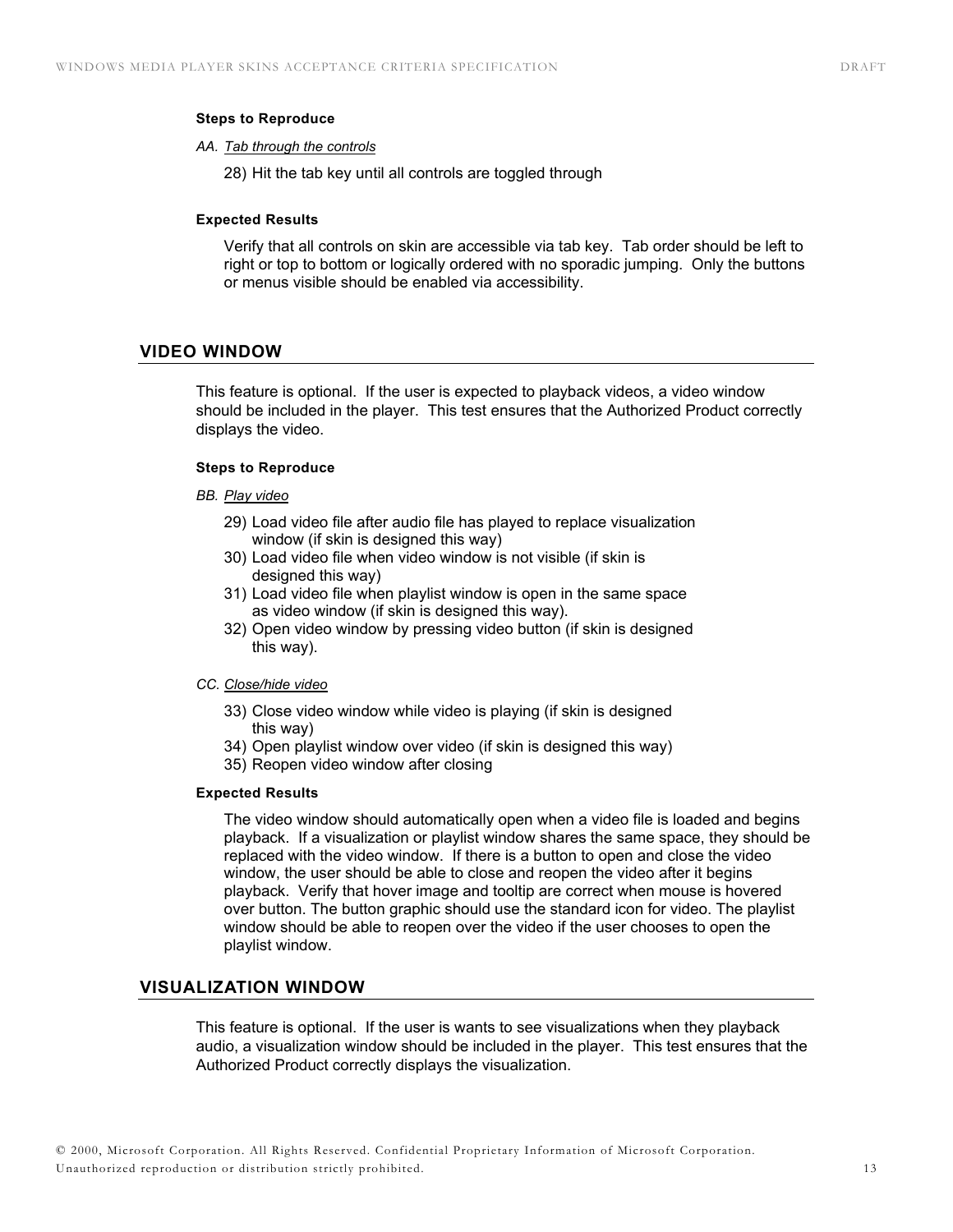#### **Steps to Reproduce**

#### *DD. Play audio*

- 36) Load audio file after video file has played to replace video window (if skin is designed this way)
- 37) Load audio file when visualization window is not visible (if skin is designed this way)
- 38) Load audio file when playlist window is open in the same space as visualization window (if skin is designed this way).

#### *EE. Close/hide visualization*

- 39) Close visualization window while video is playing (if skin is designed this way)
- 40) Open playlist window over visualization (if skin is designed this way)
- 41) Reopen visualization window after closing

#### *FF. Toggle visualizations*

- 42) Click on visualization window to cycle through visualizations (if skin is designed this way)
- 43) Click on visualization buttons to cycle through visualizations (if skin is designed this way)

#### **Expected Results**

The visualization window should automatically open when a video file is loaded and begins playback. If a video or playlist window shares the same space, they should be replaced with the visualization window. If there is a button to open and close the visualization window, the user should be able to close and reopen the visualization after it begins playback. The playlist window should be able to reopen over the visualization if the user chooses to open the playlist window. If the user is able to cycle through the visualizations, the cycle should be continuous, restarting from the beginning after the last visualization is selected. If buttons are used to toggle, verify that hover image and tooltip are correct when mouse is hovered over button. The button graphic should use the standard icon for visualizations.

## **SEEK CONTROL**

This test ensures that the Authorized Product correctly seeks to current position.

#### **Steps to Reproduce**

*GG. Play file without seeking*

44) Observe thumb movement throughout playback.

*HH. Seek with file playing*

45) Hover over thumb, then pull thumb to different position in slider.

*II. Seek with file paused*

46) Hover over thumb, then pull thumb to different position in slider.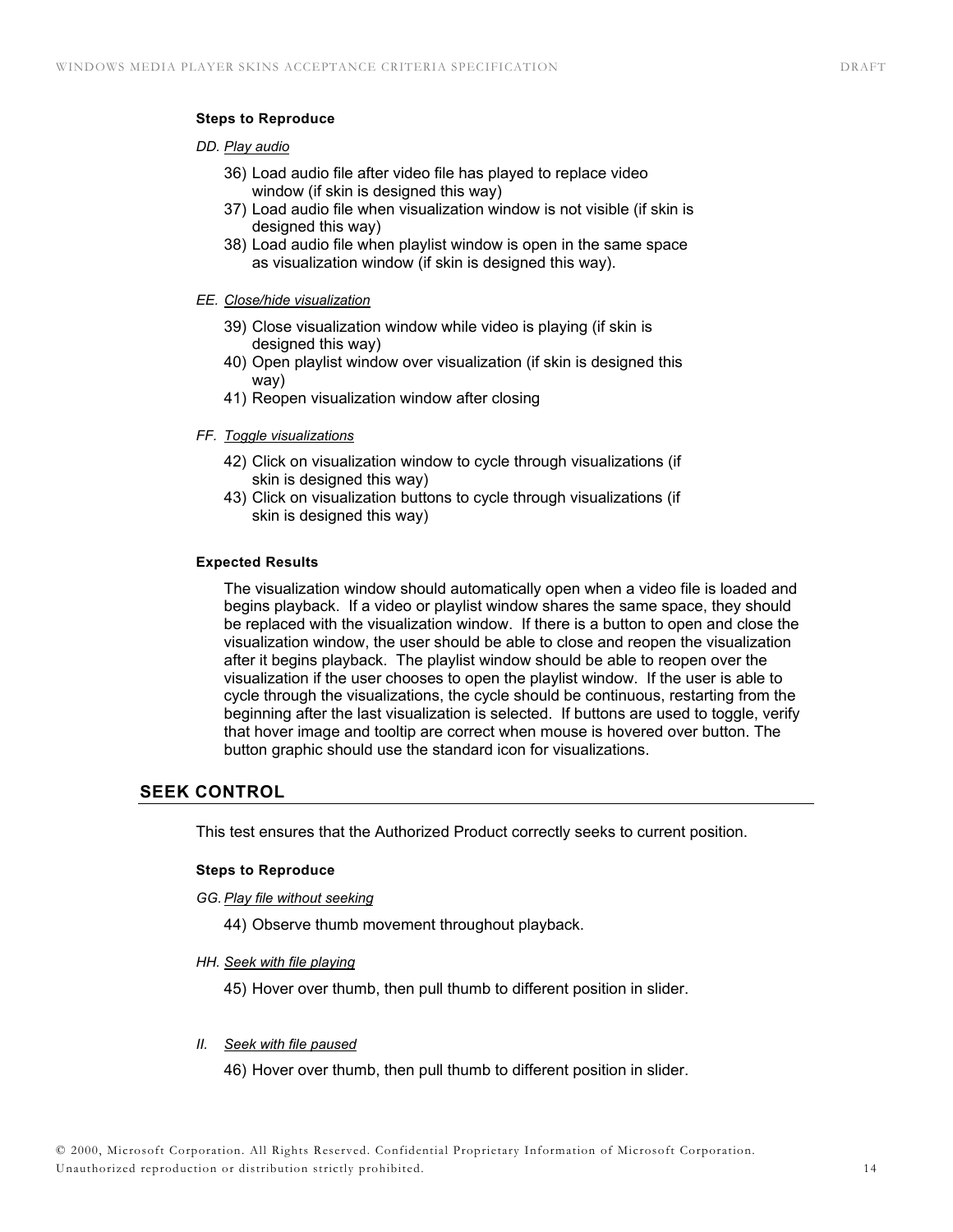#### *JJ. Seek with file stopped*

47) Hover over thumb, then pull thumb to different position in slider.

#### **Expected Results**

Verify the hover image occurs when the slider is active. The tooltip should appear when hovering over any part of the slider. The slider thumb should begin playback at the far left (horizontal) or bottom (vertical), move to the right or up throughout playback, and end at the far right or top of slider at the end of the file. It should return to the far left or bottom when playback is stopped. The file should be seekable when in any state. The thumb should have a hover image when it is enabled. Playback should begin from the correct location in the file that is seeked to.

## **PLAYLIST CONTROL**

This feature is optional. This test ensures that the Authorized Product correctly displays playlist.

#### **Steps to Reproduce**

*KK. Open Playlist* 

48) If playlist is hidden, open by pressing playlist button

*LL. Open file from playlist* 

49) Select a file from dropdown box to playback media

## **Expected Results**

Verify that hover image and tooltip are correct when mouse is hovered over button, and that graphic clearly indicates that it is a playlist button (use the full mode playlist graphic). The control should be enabled whether a file is loaded or not. The width of the playlist control should be wide enough to read the entries. When a file is selected from the playlist, it should load and play.

## **SLIDE OUT DRAWERS**

This feature is optional. This test ensures that the Authorized Product correctly opens drawers.

#### **Steps to Reproduce**

*MM. Open slide out drawer* 

50) Open by pressing drawer button

*NN. Close slide out drawer* 

51) Close by pressing drawer button

#### **Expected Results**

Verify that hover image and tooltip are correct when mouse is hovered over button. The drawer should smoothly open from the edge of the user interface. The drawer bitmap should not cover over the edge on top of the UI when it is opening. The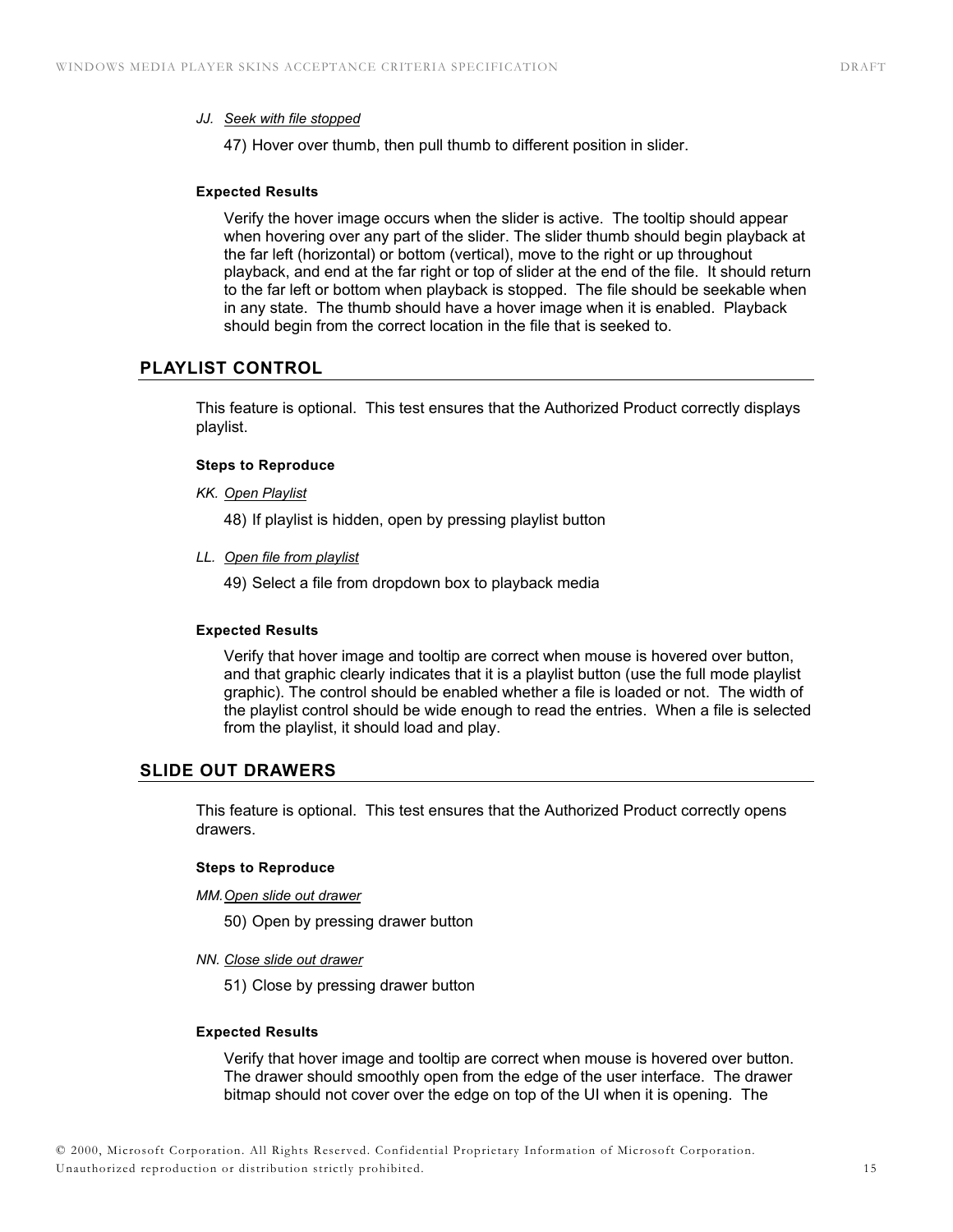speed should not be too slow. The drawer should open far enough to expose all of the controls on the subview. The closing behavior of the drawer should mirror the opening.

## **AUDIO SETTINGS**

This feature is optional. This test ensures that the Authorized Product correctly adjusts audio settings.

#### **Steps to Reproduce**

*OO. Open audio settings* 

52) Open by pressing settings button if controls are not already visible.

#### *PP. Close audio settings*

53) Close by pressing settings button if UI allows it.

#### *QQ. Adjust audio settings*

54) Play an audio file and change the audio settings.

#### **Expected Results**

Verify that hover image and tooltip are correct when mouse is hovered over audio controls and audio settings button (use the settings icon from full mode). The controls should correctly adjust the audio settings. If the controls are hidden, they should open and close correctly when the audio settings button is toggled.

## **VIDEO SETTINGS**

This feature is optional. This test ensures that the Authorized Product correctly adjusts video settings.

#### **Steps to Reproduce**

*RR. Open video settings* 

55) Open by pressing video settings button if controls are not already visible.

#### *SS. Close video settings*

56) Close by pressing video settings button if UI allows it.

*TT. Adjust video settings* 

57) Play a video file and change the video settings.

#### **Expected Results**

Verify that hover image and tooltip are correct when mouse is hovered over video controls and video settings button (use the settings icon from full mode). The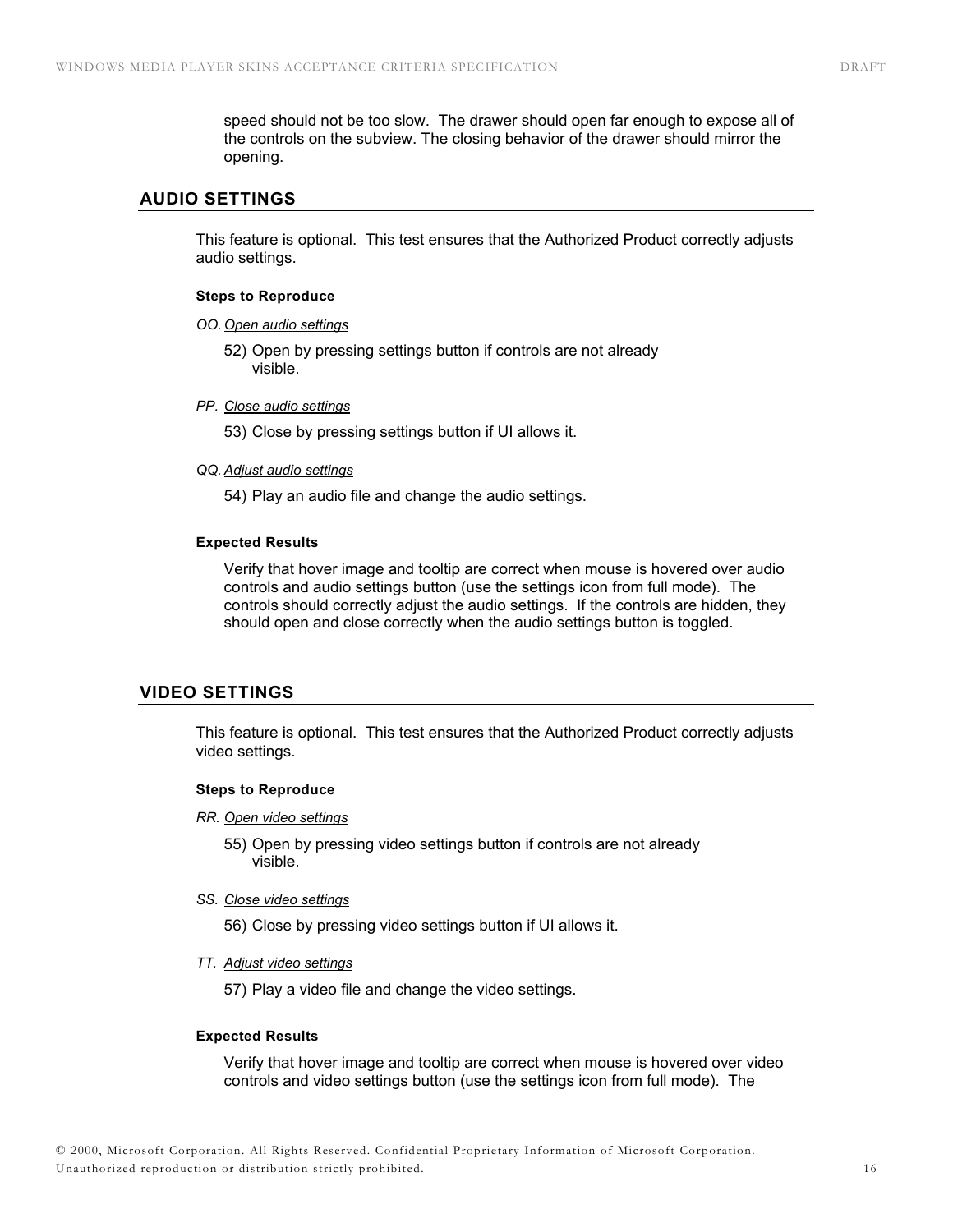controls should correctly adjust the video settings. If the controls are hidden, they should open and close correctly when the video settings button is toggled.

## **PERSISTENCE**

This test ensures that the Authorized Product remains in the correct state while the skin view is toggled.

#### **Steps to Reproduce**

- *UU. Open all slide out drawers and toggle view*
	- 58) Open by pressing all drawer buttons, then remove skin view by either the Minimize control or Return to Full Mode control, then return to skin view.
- *VV. Close all slide out drawers and toggle view*
	- 59) Close by pressing all drawer buttons, then remove skin view by either the Minimize control or Return to Full Mode control, then return to skin view.
- *WW. Change Volume and toggle view (not applicable if feature is not present)* 
	- 60) Change the volume setting, then remove skin view by either the Minimize control or Return to Full Mode control, then return to skin view.
- *XX. Enable mute and toggle view (not applicable if feature is not present)* 
	- 61) Click the mute button to turn sound off, then remove skin view by either the Minimize control or Return to Full Mode control, then return to skin view.
- *YY. Change Audio (EQ) settings and toggle view (not applicable if feature is not present)* 
	- 62) Change the Audio (EQ) settings, then remove skin view by either the Minimize control or Return to Full Mode control, then return to skin view.
- *ZZ. Change Video (SRS WOW) settings and toggle view (not applicable if feature is not present)* 
	- 63) Change the Video (SRS WOW) settings, then remove skin view by either the Minimize control or Return to Full Mode control, then return to skin view.
- *AAA. Change Visualizations and toggle view (not applicable if feature is not present)* 
	- 64) Change the Visualizations setting (note which visualization is active), then remove skin view by either the Minimize control or Return to Full Mode control, then return to skin view.

#### **Expected Results**

The individual settings (Volume / Mute / Audio (EQ) settings / Video (SRS WOW) settings / Visualizations) or window states (Slide out Drawers) should persist when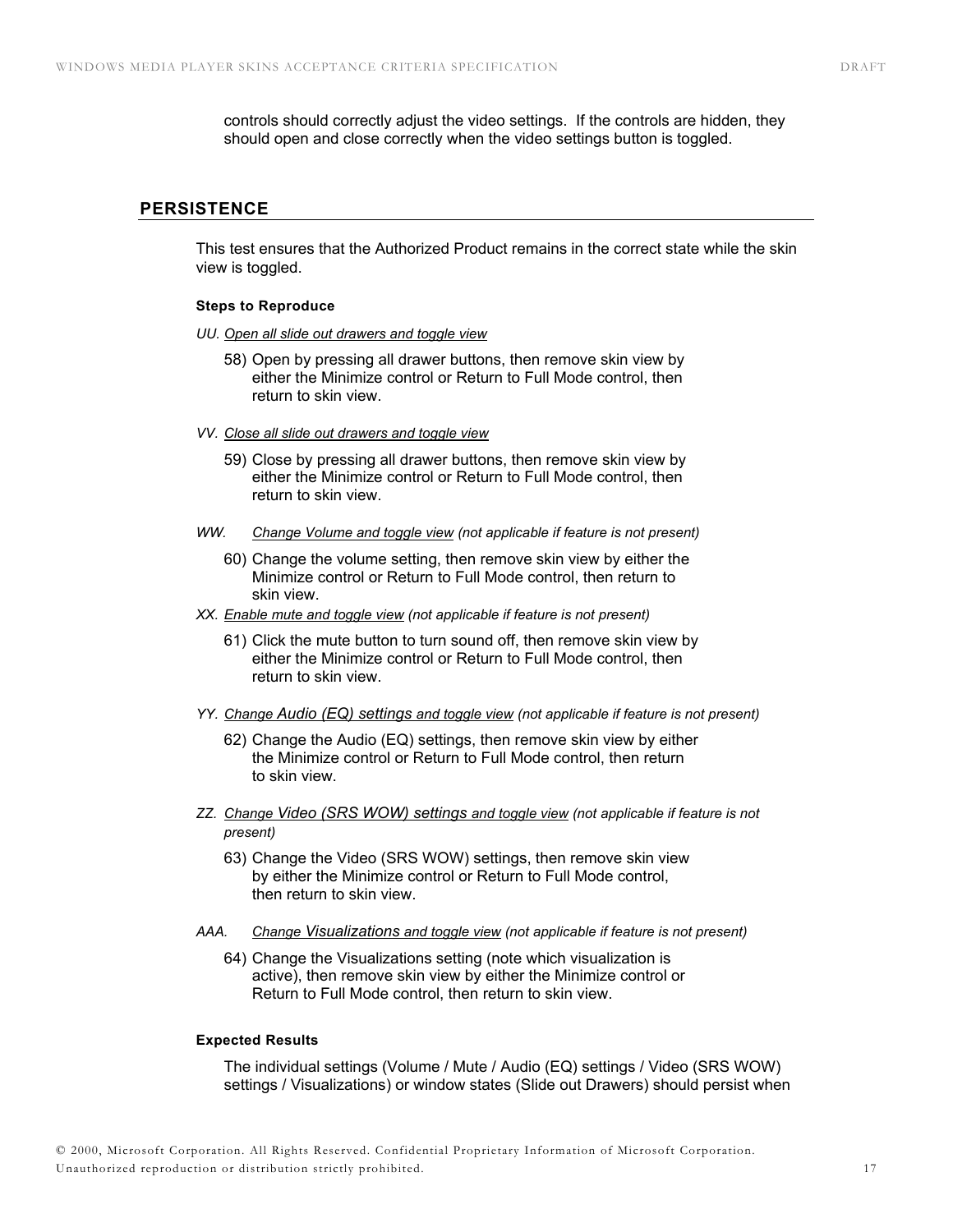the skin is toggled to Full Mode or Minimized and then the skin is returned to. The controls should be in the exact same state as they were prior to the toggle.

## **PREDEFINED CONTROLS**

The following controls are available and recommended for use in you skin:

browser **Button ButtonGroup CustomSlider DropDownPlaylist EditBox Effects EqualizerSettings ImageButton ItemsPlaylist LibraryTree ListBox** menu Playlist plugin PopUp **ProgressBar** Slider **Text** Video **VideoSettings WMPEffects** WMPVideo

## **Predefined Text Controls**

 CurrentPositionText **StatusText TrackNameText** DurationText

## **Predefined Button Controls**

**CloseButton FFWDButton MinimizeButton MuteButton NextButton PauseButton PlayButton PrevButton RepeatButton ReturnButton**